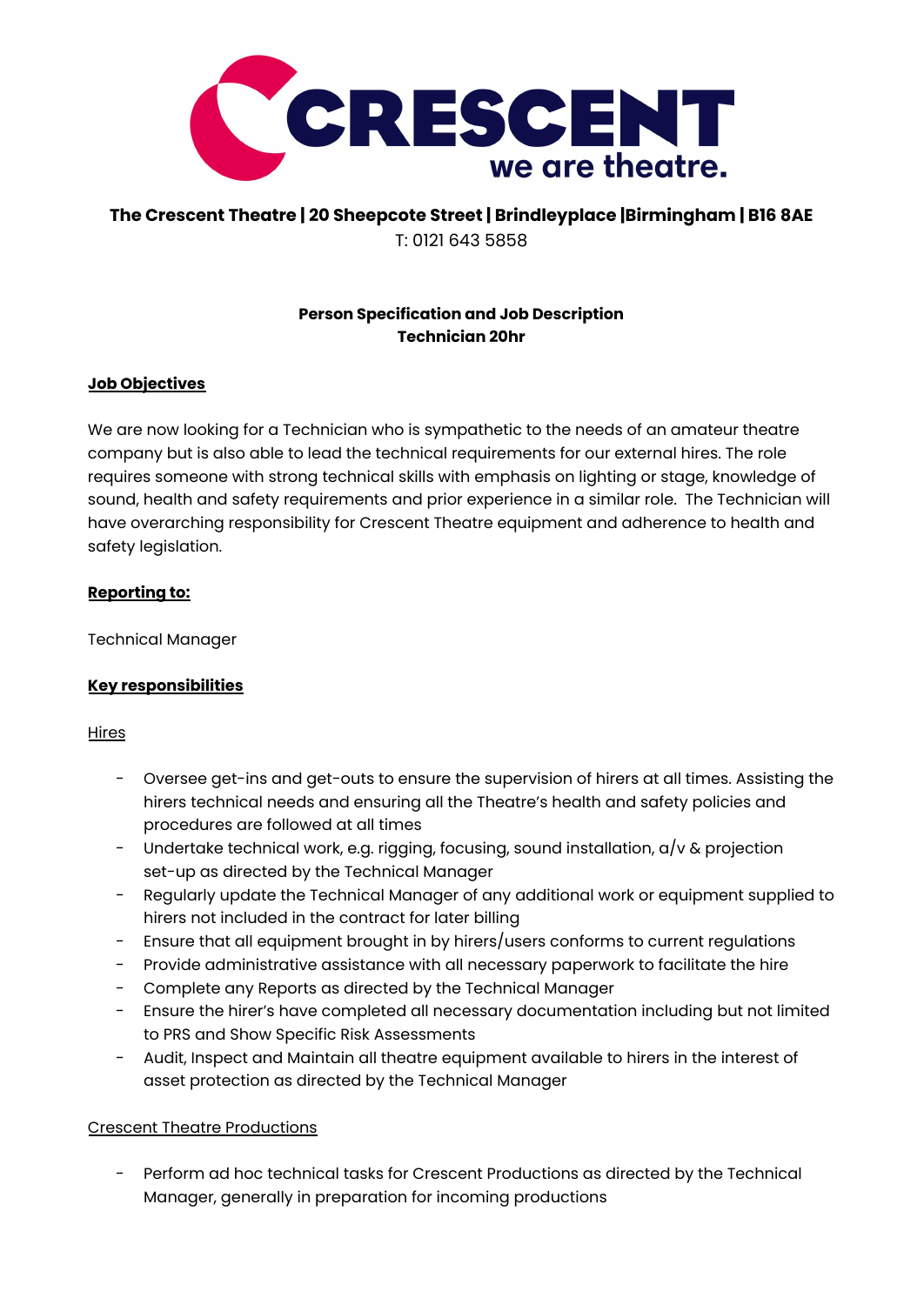## Regulatory Requirement

- Ensure that all regulations affecting the operation of the building are satisfied including RIDDOR, COSHH, PAT Electricity at Work 1993; health and Safety, the Rules of Management and Technical regulations for places of Public Entertainment and HASAWA
- Assist the Theatre Manager and the Technical Manager in obtaining all necessary licenses and certificates for the maintenance of the Theatre License

#### - Health and Safety

- Act as the Deputy to (in the absence of) Theatre Safety Officer, monitoring the effectiveness of the theatre's Health and Safety Policy.
- Ensure that all users are fully aware of the Company Health and Safety Policy and abide by it
- Provide all necessary members with appropriate training so as to ensure a safe method of working in all technical areas
- Ensure that all contractors are aware of and comply with the Theatre's health and safety requirements
- Undertake Risk Assessments of all incoming sets and to take all necessary action to minimize hazards within working areas

## Maintenance

- Adhere to and fulfil a maintenance routine for all electrical and mechanical items in the theatre as directed by/in conjunction with the Technical Manager
- Thoroughly cost any requirement for work by outside specialists as directed by/in conjunction with the Technical Manager
- Carry out regular building inspections performing basic repair work as and when necessary as directed by/in conjunction with the Technical Manager or Theatre Manager
- Monitor all spending, ensuring that value for money is achieved in all transactions as directed by/in conjunction with the Technical Manager

## Human Resources

- Attend regular catch-up sessions with your line manager
- Supervise work placements as and when required by the Technical Manager
- Ensure all hours worked are logged on the timesheet system by the end of Saturday each week to be signed off by the Technical Manager

## Other Duties

- Carry out any other tasks which may reasonably be assigned by the Technical Manager or Theatre Manager
- Provide service, expertise and/or advice relating to Sound/LX/AV/Staging/Flys as directed by the Technical Manager
- Ensure all theatre property and equipment is used/stored/returned/maintained/cleaned to a satisfactory standard at all times.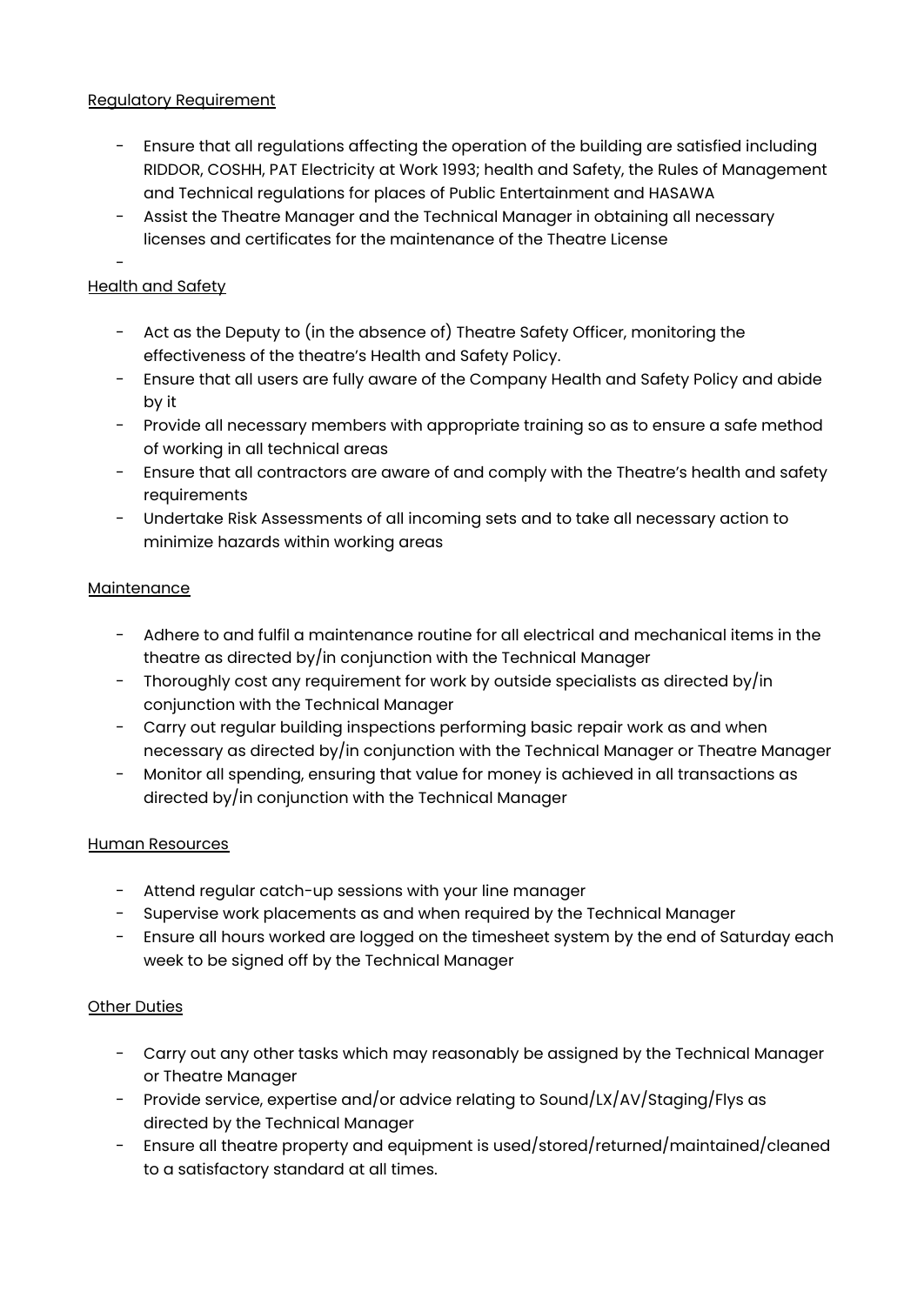## Terms and Conditions

The basic working week will be 20 hours worked over a week, Sunday to Saturday according to the organisation's needs. For time worked over 20 hours a system of time off in lieu will operate. The Post holder will be expected to adopt a flexible approach to the requirements of the position, including honouring the theatre's commitments outside normal working hours and public holidays as and when necessary. Working over 20 hours some weeks depending on the needs of the business with the time made up on quieter weeks.

The probationary period will be Three months.

There is an annual leave entitlement of 5.6 Weeks Pro-rata including bank holidays. All leave must be agreed by the Theatre Manager.

### **Person Specification**

The position of Technician requires expertise in theatrical technical skills alongside a willingness to be a hands on line manager.

#### **Experience**

- Experience gained within a hands on technical and supervisory context is essential
- Theatre background
- Lighting Designer

#### **Intellect**

- Can suggest and where appropriate implement solutions appropriate to the situation.
- Gathers facts and analyses situations in accurate and organised fashion.
- Demonstrates creative and imaginative response to problem solving

#### **Motivation**

- Is proactive with the ability to react positively to unexpected circumstances.
- Takes responsibility for work issues and problems of a technical nature
- Initiates and implements improvements to work processes and practices individually and for those reporting to them
- Understands the organisation's goals and direction and sees that they fit with their own.

#### **Drive**

- Is energetic and enthusiastic.
- Committed to the role, the organisation and to the employees
- Confronts and overcomes obstacles to progress

#### **Organisation**

- Has the ability to plan workload but remain flexible for others and for themselves.
- Meets deadlines and displays strong administrative and organisational skills.
- Demonstrates a capability to balance competing demands.

#### **Teamwork**

Maintains the confidence and mutual respect of colleagues at all levels